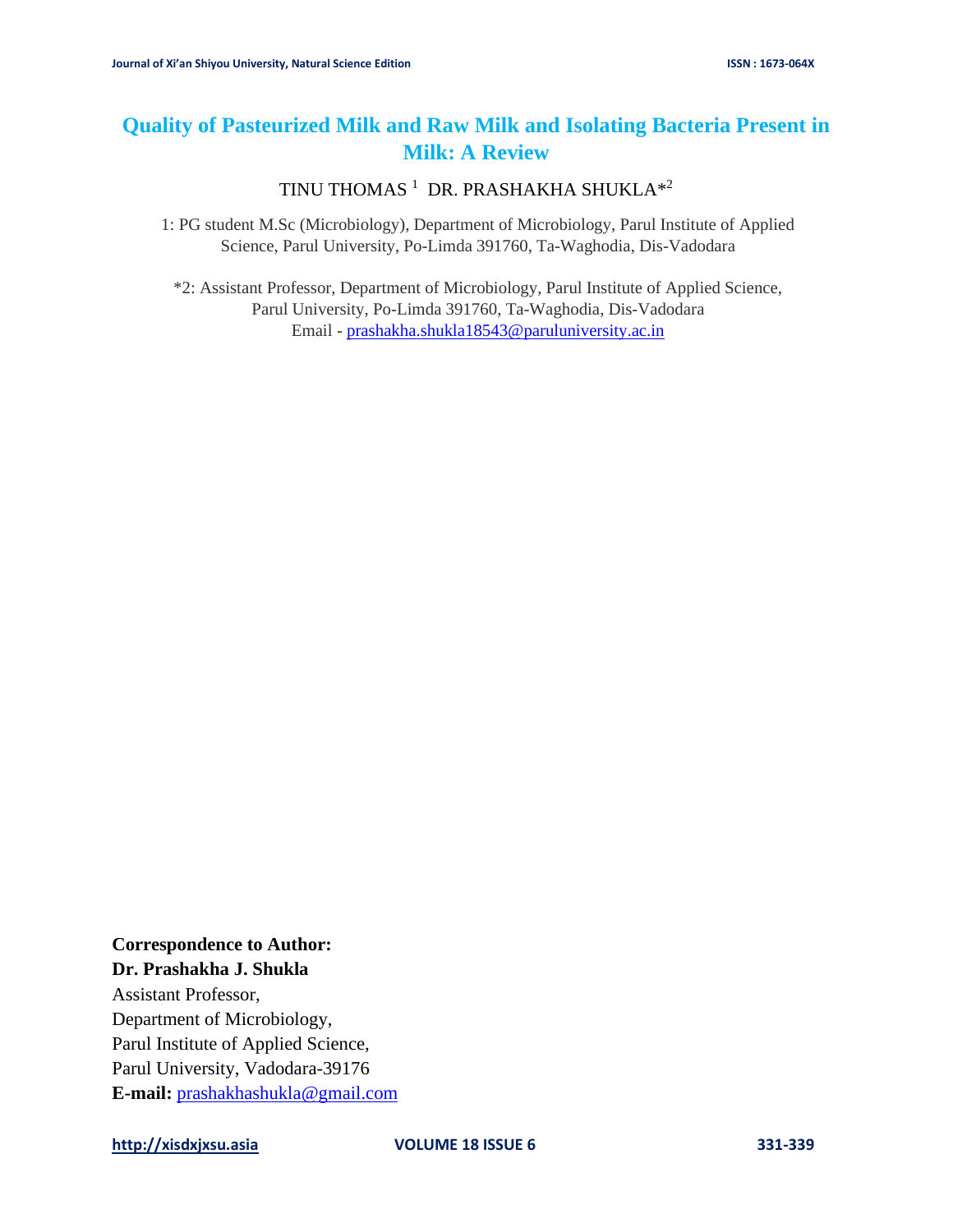### **ABSTRACT**

The safety of food is a critical problem that should be prioritized on a worldwide scale, particularly in terms of nutritional quality and human health. Milk is an ideal environment for the growth and spread of a broad variety of bacteria, causing milk to degrade fast. An examination of raw milk samples and pasteurized milk after processing and before packing revealed a link between the qualities of the raw milk utilized and the attributes of the pasteurized milk produced. The microbial load can be used to assess raw milk quality. Milk production has Standard Plate, according to the International Dairy Federation criteria. A result of 104 Cfu/ml indicates acceptable hygienic methods, but a value of more than 105 Cfu/ml indicates major flaws in manufacturing hygiene. The Standard Plate Count (SPC) is the standard technique for determining the microbiological quality of raw and pasteurized milk, as well as other dairy products. MBRT and the plate count method are two effective methods for enhancing raw milk quality and decreasing waste. Lactobacillus was the major genus of lactic acid bacteria found from raw milk samples in this investigation. This suggests that quality assurance systems be implemented to assure high-quality milk and to research milk quality.

### **KEYWORDS**

Milk, food safety, standard plate count, methylene blue reductive test (MBRT), Quality control and assurance, isolation and identification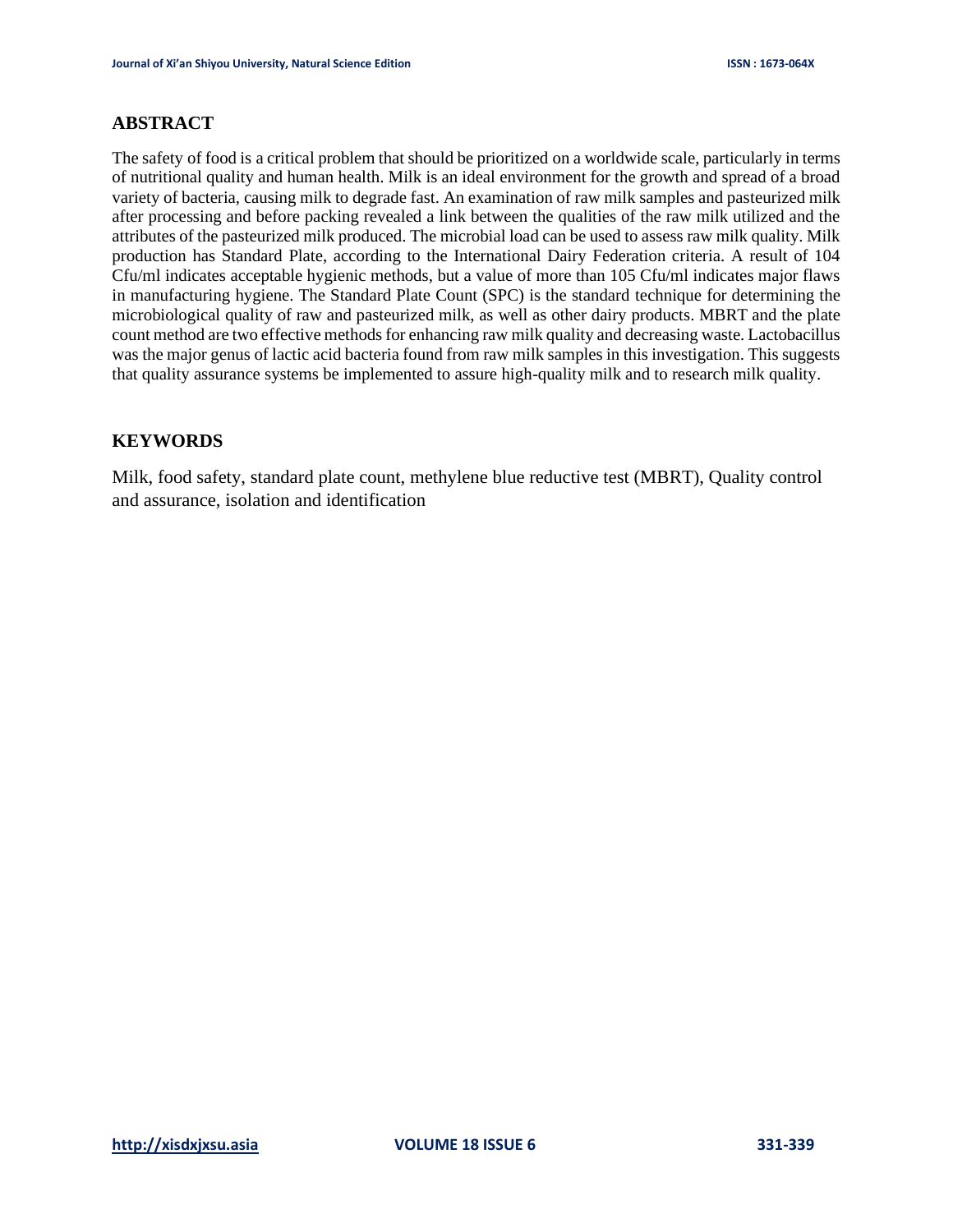### **INTRODUCTION**

Food hygiene is a branch of science concerned with the safe operation, preparing, and preservation of food to prevent foodborne illness. This necessitates a number of everyday operations that must be carried out in order to avoid the emergence of potentially serious health problems Quality management is painstakingly planned and coordinated procedures that are carried out across all parts of the quality system, and hidden when required, to provide sufficient confidence that a single food item will fulfill the quality requirements hazard is a biological, chemical, or physical substance that has the potential to cause significant sickness or harm if it is not controlled. Routine actions such as maintaining personal cleanliness, correct food processing, heat treatment at a higher temperature, enough cooking before consumption, and not exposing the food to temperatures where bacteria might thrive can help to control a wide range of foodborne diseases (1) Milk is a complex biological fluid that, by definition, is an excellent growth substrate for numerous bacteria. Because it is impossible to avoid microbe contamination of milk owing to the specific product, the microbial content of milk is an important factor in determining its quality. (2) Microorganisms commonly taint milk trying to maintain strong and hygienic cows, having a clean milking environment free from dust and silt, not blending fresh milk as well as foremilk, having to wash hands often with soap as well as safe drinking water before milking, washing the udder with warm water and drying the udder with a clean dry cloth, and using clean containers for milking will all help to improve raw milk quality. In addition, mastitis-affected cows should be milked last and their milk removed, and dipping teats in an antiseptic solution will help prevent raw milk contamination. (3) Air, milking equipment, feed, dirt, dung, and grass are all potential causes of bacterial contamination in raw milk. (4) High bacterial levels suggest sloppy milk production or insufficient pasteurization. (5) Determining the initial microbial load is crucial, and numerous methods are used in the field and in the lab to accomplish this. The MBRT (methylene blue dye reduction test) has been utilized as a rapid alternative process for determining if milk is acceptable. Furthermore, microbiologists utilize the total plate count (SPC) to determine the quantitative population density of bacteria in liquid milk. (6) While the SPC has helped to ensure a safe supply of dairy products, the time necessary to secure the SPC is negative. There is a need for microbial testing procedures that will reduce this disadvantage by either swiftly detecting and enumerating microorganisms or indirectly determining the microbial count of a milk sample. (7) Raw milk quality, heat treatment intensity, postpasteurization contamination, and storage temperature are the main factors that influence pasteurized milk storage quality. (8) India is now the world's greatest producer of milk. Milk output in India is estimated to be between 180-200 million tonnes by 2021-22, with milk production increasing at a pace of 5% per year. (9) According to peer-reviewed literature, raw milk has poor microbiological quality due to bacterial contamination. (10)Because of the unique nature of the product, it is impossible to totally eliminate microorganism contamination of milk; thus, microbial contamination of milk is an essential instrument in establishing its quality. Many bacteria, including E. coli, can get access to milk and milk products, posing a public health danger. E. coli is an indicator of milk and fruit juice contamination. (11)

#### **MILK AND MILK PRODUCT CONTAMINANTS**

Dairy product contaminants refer to the severity of numerous variables that might make food unhealthy, such as improper handling, bad storage conditions, naturally occurring toxins contained in the food, polluted water, pesticides, and medicine residues, and a lack of sufficient temperature control. Infectious and noninfectious pollutants are commonly found in milk and milk products (12)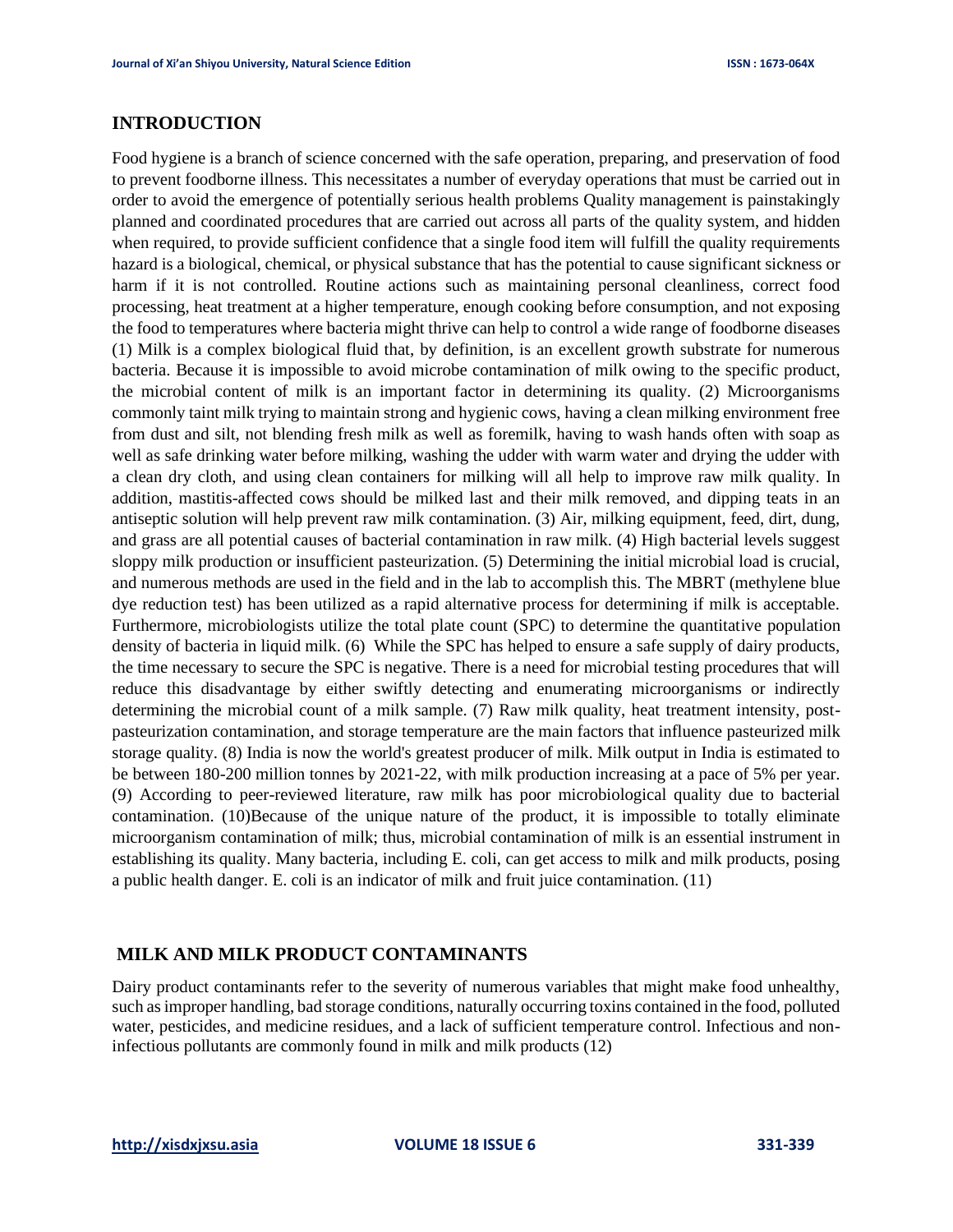### **MILK ADULTERATION**

Adulteration is the deliberate act of lowering the quality of food available for sale, either by combining or substituting inferior ingredients or by omitting certain essential constituents. (Food and Drug Administration,1995). Adulterated food is hazardous to one's health since it may include a variety of poisonous compounds and may be deficient in nutrients necessary for appropriate human growth and development (13). People's milk is contaminated to such a degree that it has very little nutritional value and may also be dangerous to public health (14) pathogenic bacteria such as TB and hepatitis are normally present in milk (15) Some adulteration, such as detergents, is used to improve milk's aesthetic qualities. To give the milk a foamy appearance, detergents are added when water is poured. To whiten the milk and give it a natural look, hair removal powder and urea are added. A few grams of urea are all that is needed to return milk to its original state (16)

| <b>Adulterant</b> | In addition to  | <b>Detection method</b>       | <b>Unwanted</b>  | <b>Reference</b> |
|-------------------|-----------------|-------------------------------|------------------|------------------|
|                   |                 |                               | consequence      |                  |
| Water             | Increase the    | The freezing point            | Malnutrition     | (17)(18)         |
|                   | amount of       | cryoscopic method and the     | and              |                  |
|                   | milk.           | freezing point osmometry      | gastrointestinal |                  |
|                   |                 | method                        | issues           |                  |
| Melamine          | Increase the    | Surface-enhanced ramen        | In severe        | (19)             |
|                   | milk protein    | spectroscopy                  | situations,      |                  |
|                   | content         |                               | renal failure    |                  |
|                   |                 |                               | and neonatal     |                  |
|                   |                 |                               | death may        |                  |
|                   |                 |                               | occur.           |                  |
| Chlorine          | To compensate   | Analyses of sequential        | Clogging in      | (20)             |
|                   | for the         | injection and flow            | arteries and     |                  |
|                   | diminished      | injection                     | developing a     |                  |
|                   | milk density    |                               | heart problem    |                  |
| Vegetable oil     | To generate     | Fluorescence spectroscopy     | Heart disease    | (21)             |
| and foreign fat   | greater         | and foreign fat can be        |                  |                  |
|                   | financial       | detected by analyzing         |                  |                  |
|                   | advantage by    | triacylglycerols using gas-   |                  |                  |
|                   | removing milk   | liquid chromatography         |                  |                  |
|                   | fat             |                               |                  |                  |
| Formalin          | Preservative    | Take a 10-mL sample of        | poisonous        | (22)(23)         |
|                   |                 | milk. Without shaking,        | effect which     |                  |
|                   |                 | combine 5 m conc. sulfur      | can lead to      |                  |
|                   |                 | ic acid and a little quantity | death            |                  |
|                   |                 | of ferric chloride.           |                  |                  |
| Detergent         | Increase the    | Shake 5-10 ml of sample       | It causes        | (24)             |
|                   | foaming of      | with an equal amount of       | gastrointestinal |                  |
|                   | milk to give it | water. Leather indicates      | and kidney       |                  |
|                   | whiteness and   | the presence of detergents.   | problems.        |                  |
|                   | thickness       |                               |                  |                  |

# **Table 1. COMMON ADULTERATION**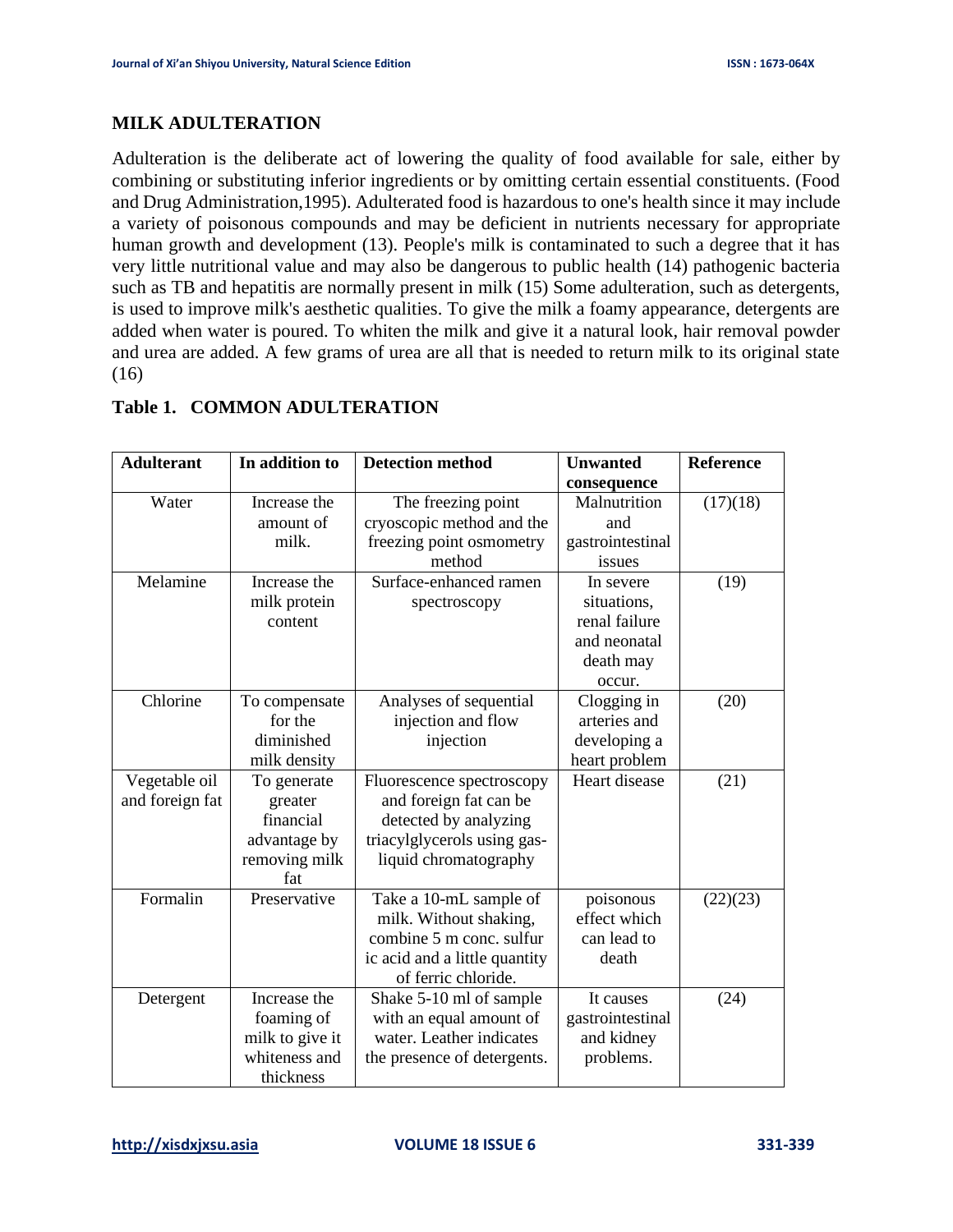| <b>Starch</b> | Increase the | Add a few drops of         | Diarrhea. Fatal | (24) |
|---------------|--------------|----------------------------|-----------------|------|
|               | quantity and | Tincture of iodine or      | to Diabetic     |      |
|               | maintain SNF | Iodine solution. Formation | patients.       |      |
|               | value in the | of blue color indicates    |                 |      |
|               | milk         | starch                     |                 |      |
|               |              |                            |                 |      |

# **BACTERIA SOURCES IN RAW MILK**

Mammary gland cells produce milk, which is nearly sterile when discharged into the udder's alveoli. Following this stage of milk production, bacterial contamination is frequently traced back to three places: within the udder, outside the udder, and on the surface of milk handling and storage equipment. The quantity of microbiological contamination in raw milk can be influenced by a variety of factors including cow health, environment, milking practices, and equipment hygiene. The temperature at which milk is stored and the amount of time it is held before being tested and processed are both critical because they allow bacterial contamination to proliferate. The overall bacteria count (SPC) and the species of bacteria present in raw bulk tank milk will be influenced by all of these factors. (25)

### **TABLE 2. MBRT milk quality**

| <b>TIME</b> | <b>QUALITY OF MILK</b> |
|-------------|------------------------|
|             | Fair                   |
| $1-2$       | Poor                   |
| $3 - 4$     | Good                   |
| $4 - 5$     | Very good              |
|             | Excellent              |

### **MILK MICROBIAL PATHOGENS**

Presence of microorganisms in milk indicates a decrease in quality and an impact on the safety of milk consumption; in this case, environmental factors that promote the growth of pathogenic organisms in milk, as well as unsanitary practices during milk procurement and processing of these factors have an effect on the quality and safety of milk. (26) Microbiological pathogens associated with raw milk, such as *Campylobacter spp., enterohemorrhagic Escherichia coli, Salmonella spp., Listeria monocytogenes,* and others, were investigated by Food Standards Australia New Zealand (FSANZ) in 2009. (27)

#### **DIFFERENT TYPES OF ANALYSIS**

#### **SAMPLE ANALYSIS**

The microbiological quality of the milk samples was determined using the Standard Plate Count (SPC) method. Most testing began between 24 and 36 hours after the sample was taken. 15 samples were stored at 7 C for 12 hours before being examined using the impedance and SPC procedures to obtain samples with an SPC greater than 100,000 CFU/ml. (8).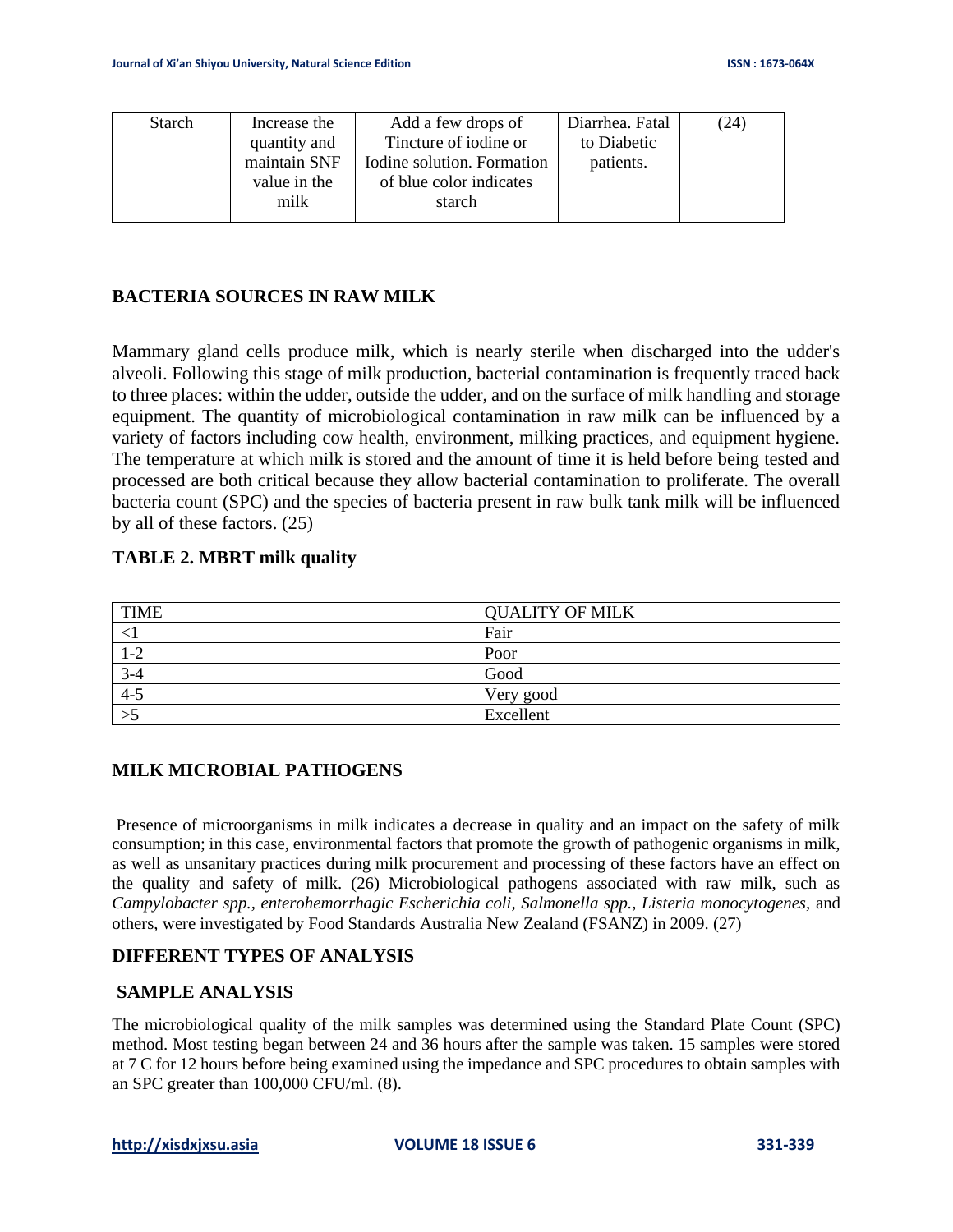# **ANALYSIS PHYSICAL**

The physical properties of several milk samples were assessed promptly after the tests were completed (28). A digital PH meter was used to measure the P H. (HI 8314, Hanna Instruments, and Italy). The titrimetric technique was used to determine titratable acidity, as well as other parameters (28)

# **ANALYSIS CHEMICAL**

The Lacto scanner measured many chemical characteristics of milk such as lactose, protein, and water content. (28). The Gurber Method was used to determine the total fat content of the sample (28)

### **ASSESSMENT OF SAMPLES**

In this investigation, raw milk samples were obtained at random from stores and residential areas throughout the various zones. After adequate mixing, milk samples were collected in sterile glass bottles. After filling each sample container with the sample, it was airtight sealed. The source of the sample, the day and time of sampling, and other pertinent information were all written on the containers (29). Standard Plate count tests and Methylene blue dye reduction tests were used to examine milk samples technique (6)

# **MILK AND MILK PRODUCT QUALITY ASSURANCE AND CONTROL**

Any rule of conduct, standard, or collection of requisites that enables stakeholders in the food supply chain to ensure compliance with what is claimed and to signal this to the end or next user is referred to as a quality assurance and certification system (QAS). In general, QAS distinguishes and guarantees goods based on their biochemical composition, provenance, and the origin of the raw material used to make them; manufacturing procedures; pesticide residues in products; animal breeding and living circumstances; and ethical elements of production (30)



Fig 1. Buffalo milk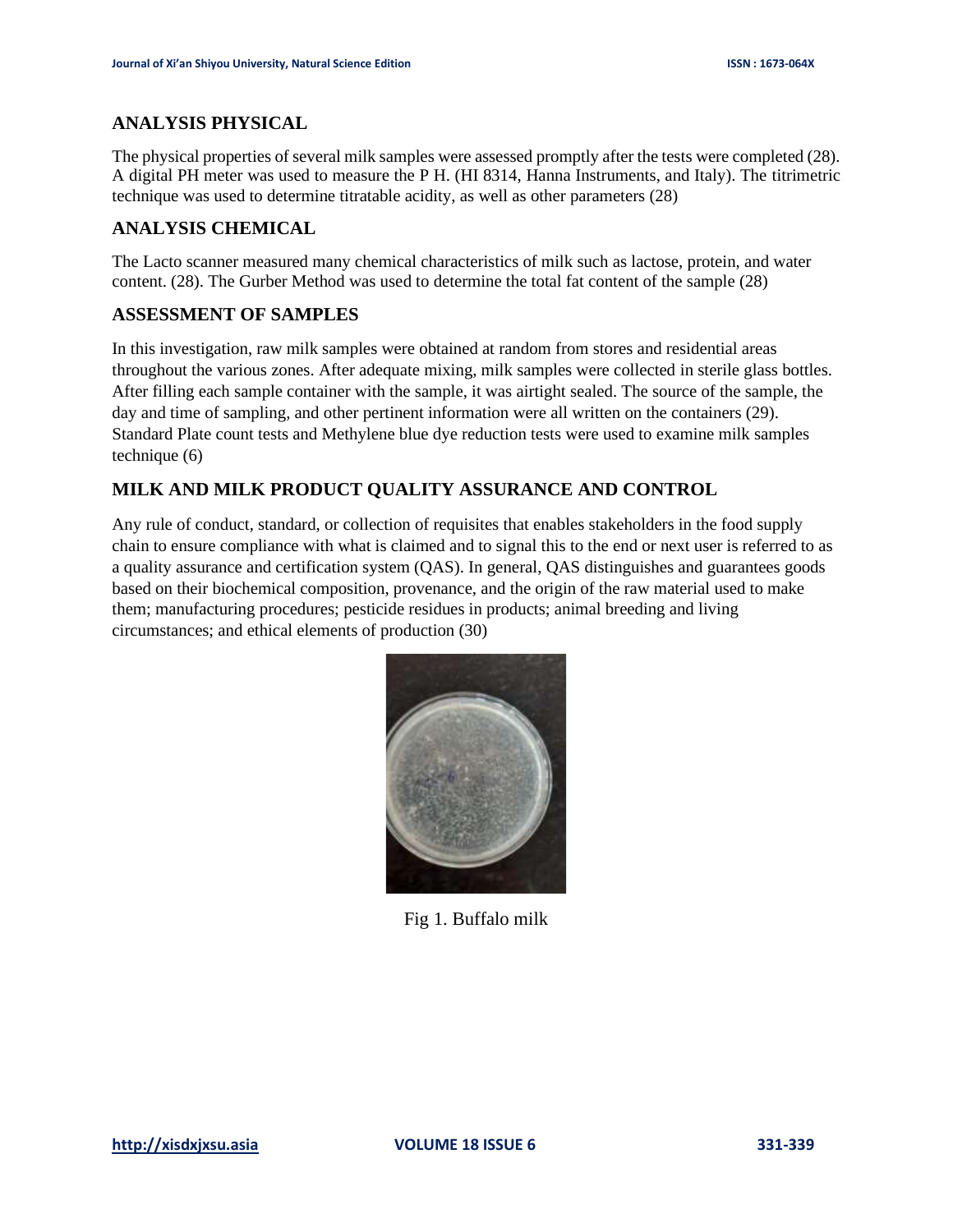

Fig 2. Cow milk and pasteurized milk

# **RESULTS AND DISCUSSION**

The milk was gathered from several stores and subjected to a conventional plate count and MBRT test. The high numbers might be caused by sick cow udders, unsanitary milking processes or equipment, and/or poor microbiological quality of water used to clean utensils and animals, as well as milk storage conditions. As a result, low milk quality is frequently cited as one of the key causes. (31) The production of high-quality raw milk on dairy farms is the most important requirement for the production of highquality dairy products(32). Because high-quality dairy products begin with high-quality raw milk, producers are under constant pressure to improve their raw milk bacteria (33) The effect of heating milk at different temperatures on its microbial content was determined.

#### **Acknowledgment**

It's our privilege and honor to express our sincerest gratitude to the Parul University, Vadodara, Gujarat for providing me with all the necessary support and facilities including state-of-the-art infrastructure facilities with advanced technological scientific laboratories and everything else that was required to carry out this.

### **Conflicts of interest**

The authors declare no conflicts of interest.

### **REFERENCE**

- *1. Addis M, Sisay D. A review on major foodborne bacterial illnesses. Journal of Tropical Diseases & Public Health. 2015 Sep 1.*
- *2. Bem Z, Adamič J, Žlender B, Možina SS, Demšar L, editors. Mikrobiologija živil živalskega izvora. Biotehniška fakulteta, Oddelek za živilstvo; 2003.*
- *3. Lore TA, Kurwijila LR, Omore AO. Hygienic milk production: a training guide for farmlevel workers and milk handlers in Eastern Africa.*
- *4. Coorevits A, De Jonghe V, Vandroemme J, Reekmans R, Heyrman J, Messens W, De Vos P, Heyndrickx M. Comparative analysis of the diversity of aerobic spore-forming bacteria in raw milk from organic and conventional dairy farms. Systematic and Applied Microbiology. 2008 Jun 26;31(2):126-40.*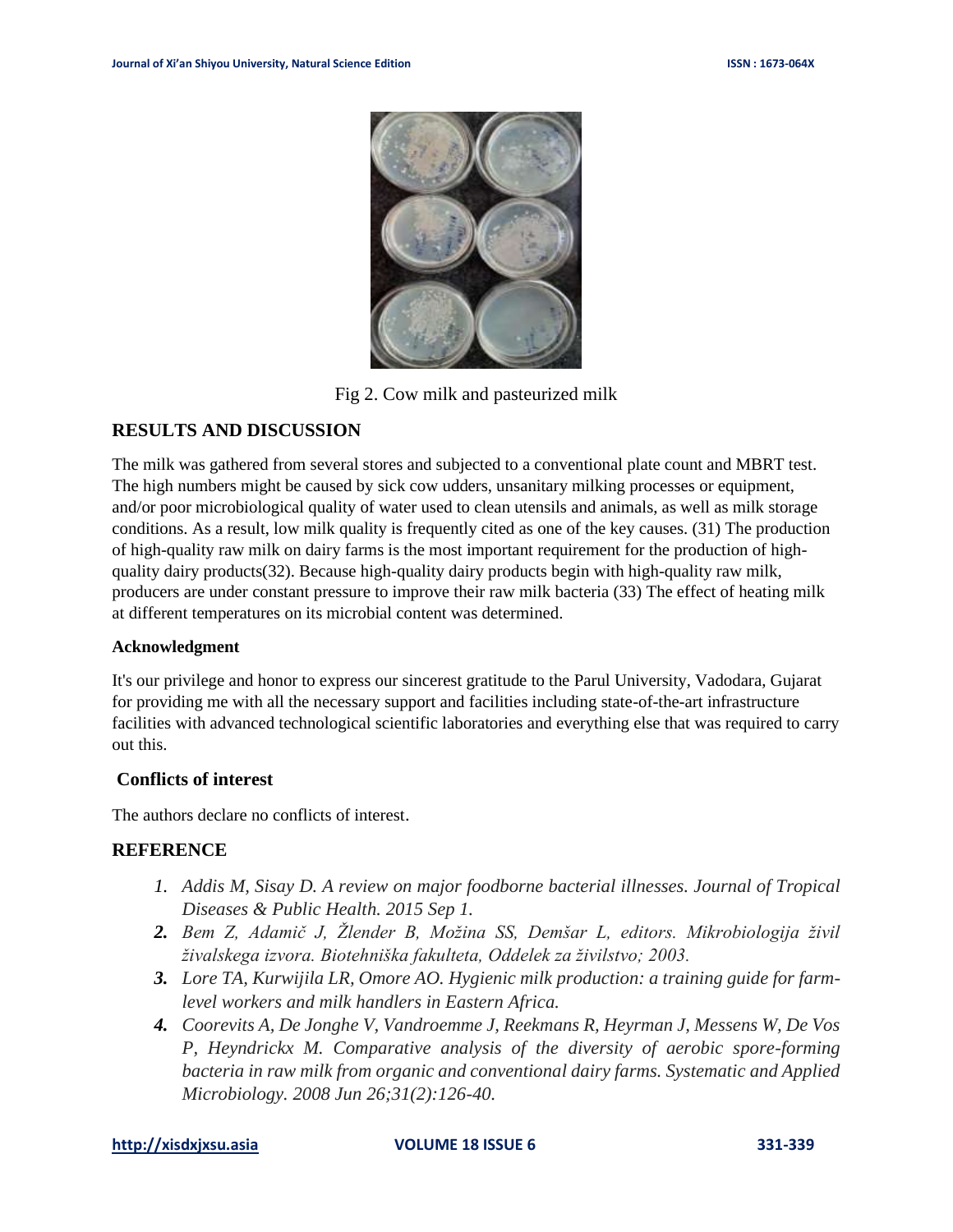- *5. Harding F. Milk quality. A Chapman and Hall Food Science Book. 2nd. Ed. Aspen. 1999.S.A.S.D De Silvaa , K.A*
- *6. De Silva SA, Kanugala KA, Weerakkody NS. Microbiological quality of raw milk and effect on quality by implementing good management practices. Procedia food science. 2016 Jan 1;6:92-6.*
- *7. Ravanis S, Lewis MJ. Observations on the effect of raw milk quality on the keeping quality of pasteurized milk. Letters in applied microbiology. 1995 Mar;20(3):164-7.*
- *8. Gnan S, Luedecke L. Impedance measurements in raw milk as an alternative to the standard plate count. Journal of food protection. 1982 Jan;45(1):4-7.*
- *9. Parekh JV. Sustainable profitable dairying through innovation. InSouvenir, National seminar on paradigm shift in Indian dairy industry held at SMC College of Dairy Science, Anand agricultural university, Anand., May 2011 (Vol. 21, No. 22, pp. 14-20).*
- *10. Ahmed, K. and N. Abdellatif, 2013. Quality control of milk in the dairy industry. World J. Dairy Food Sci., 8: 18-26*
- *11. Tadesse HA, Gidey NB, Workelule K, Hailu H, Gidey S, Bsrat A, Taddele H. Antimicrobial resistance profile of E. coli isolated from raw cow milk and fresh fruit juice in Mekelle, Tigray, Ethiopia. Veterinary medicine international. 2018 Mar 19;2018.*
- *12. Ahmedsham M, Amza N, Tamiru M. Review on milk and milk product safety, quality assurance and control. International Journal of Livestock Production. 2018 Apr 30;9(4):67-78.*
- *13. Marcus AI. Disease prevention in America: From a local to a national outlook, 1880- 1910. Bulletin of the History of Medicine. 1979 Jul 1;53(2):184-203.*
- *14. Loudon I. Deaths in childbed from the eighteenth century to 1935. Medical history. 1986 Jan;30(1):1-41.*
- *15. Zehner MM, Farnsworth RJ, Appleman RD, Larntz K, Springer JA. Growth of environmental mastitis pathogens in various bedding materials. Journal of dairy science. 1986 Jul 1;69(7):1932-41*
- *16. Walker GP, Dunshea FR, Doyle PT. Effects of nutrition and management on the production and composition of milk fat and protein: a review. Australian Journal of Agricultural Research. 2004 Oct 27;55(10):1009-28.*
- *17. Barham GS, Khaskheli M, Soomro AH, Nizamani ZA. Extent of extraneous water and detection of various adulterants in market milk at Mirpurkhas, Pakistan. J Agri Vet Sci. 2014;7(3):83-9.*
- *18. Soomro AA, Khaskheli M, Memon MA, Barham GS, Haq IU, Fazlani SN, Khan IA, Lochi GM, Soomro RN. Study on adulteration and composition of milk sold at Badin. International Journal of Research in Applied, Natural and Social Sciences. 2014;2(9):57-70.*
- *19. Azad T, Ahmed S. Common milk adulteration and their detection techniques. International Journal of Food Contamination. 2016 Dec;3(1):1-9.*
- *20. Chauhan SL, Priyanka KD, Paul BR, Maji C. Adulteration of milk: A Review. IJCS. 2019;7(1):2055-7.*